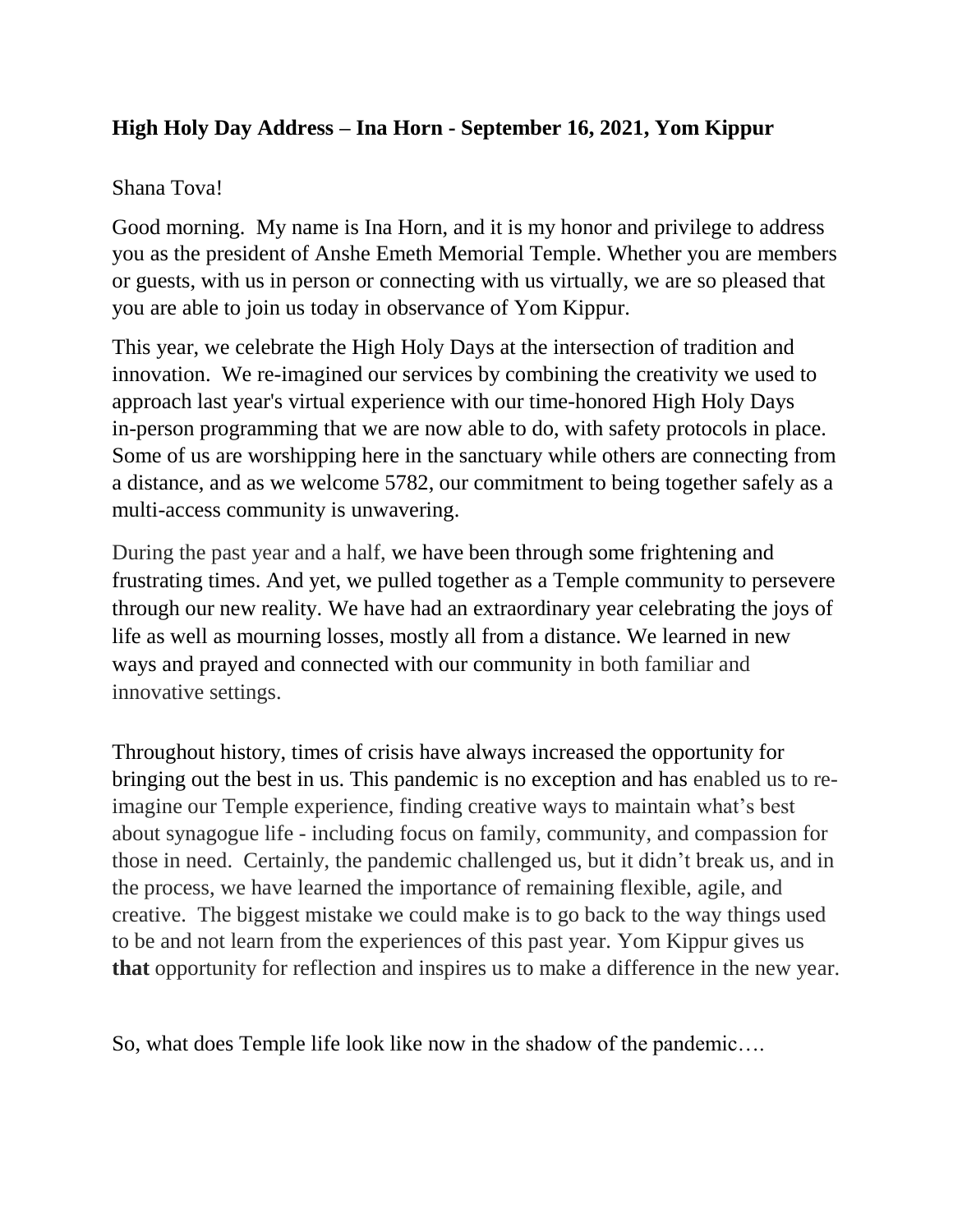- This past June, we welcomed our temple family back to in-person Shabbat services, after being forced to be away for well over a year. And while we continue to look forward to having our congregation back in the sanctuary, our weekly services will still be available through a variety of multi-access platforms that will complement our in-person opportunities.
- I'm proud to say that the Temple is in good financial health. We successfully received PPP loan forgiveness, kept our staff employed, and finished our fiscal year with a balanced budget and a surplus. With the continued support of our membership, we intend to maintain this level of financial security.
- To better serve all members of our congregation, and to better engage with people inside and outside the building, we have made and will continue to make key improvements in our technology. Some of the upgrades include a new streaming service, new high-definition cameras, and the fine tuning of our audio system. In addition, we have installed these large format display screens right here in the sanctuary to enhance our in-person and virtual experiences. All of these advancements enable us to expand our audience beyond geographical limitations and we will be able to benefit from these innovations for years to come.
- At a time when many synagogues have lost members and are closing their doors, we have maintained our membership numbers and have welcomed many new congregants. Improved technology has created additional access points through Livestream, Facebook, and YouTube for potential members to decide if Anshe Emeth is the place for them. Just this past week, we received a beautiful note from a **new** congregant living out of state that said how after listening to both the Rabbi and the Cantor virtually on Rosh Hashanah, she was sure that her decision to move to Anshe Emeth was the right one!
- We are going beyond transcending the traditional boundaries of engagement. We found new ways to do life cycle events, we connected with you through Zoom conferencing, communicated with you at Town Hall meetings,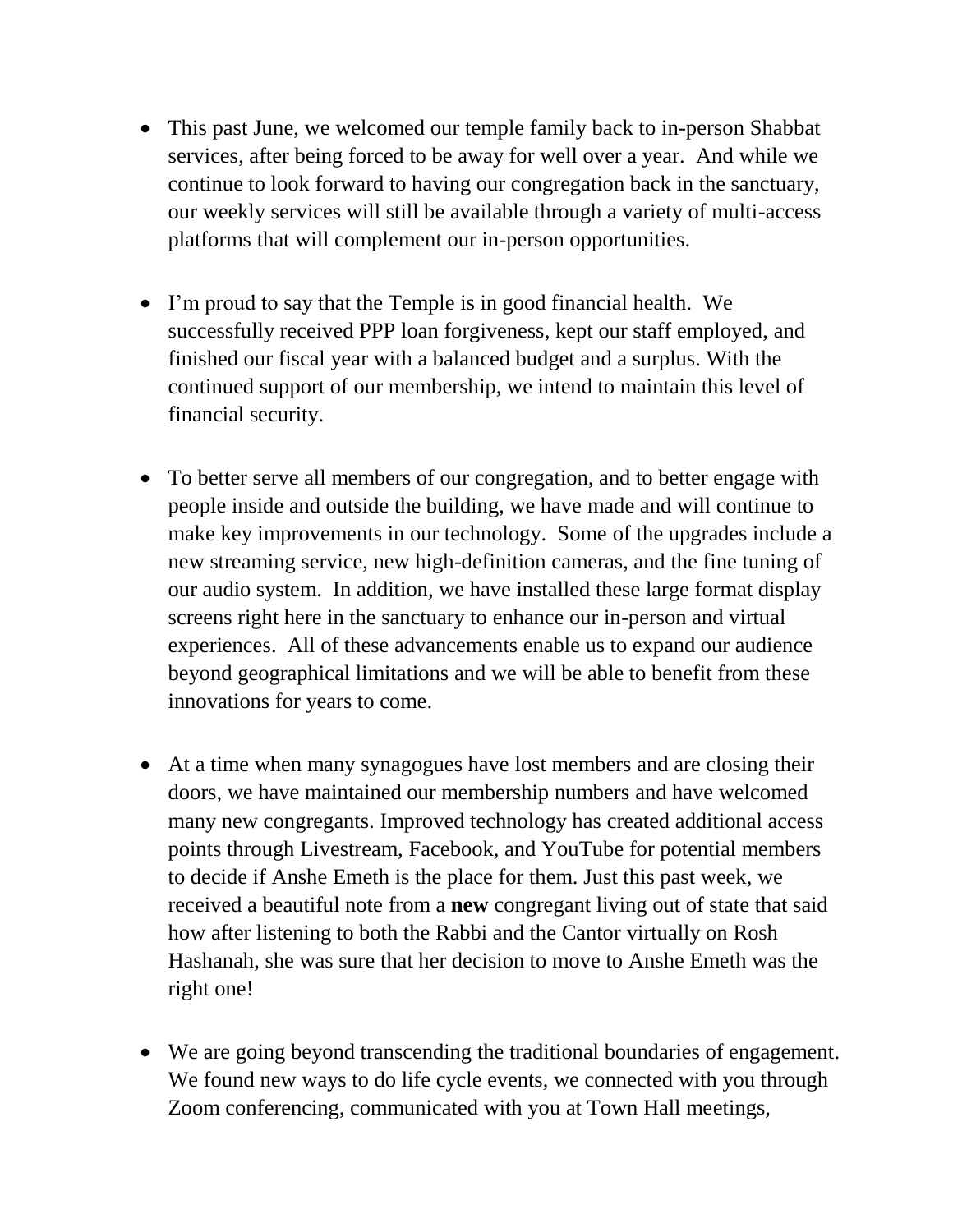laughed with you at our Taste of Anshe Emeth social events, cried with you at Zoom Shivas, welcomed you at temple parking lot drive-thrus, and offered delicious food at our Shabba-Qs, and sweet treats at our onegs-to-go.

- Anshe Emeth welcomes all people. Our membership is dedicated to the core principles of inclusion and equity. We celebrate the rich diversity of our Anshe Emeth Community and do not limit our membership nor participation by age, race, ethnicity, faith, gender, sex, marital status, disability/ability, nor any of the characteristics used to judge and separate people. The reality is that Jews exist in all these categories and more, and they are far more likely to involve themselves in Jewish communities like ours that make the effort to welcome them and see their full identities.
- We continue to educate our kids. After a year of mostly on-line learning and in-person classes at Eagles Landing Day Camp, we are thrilled to welcome our Religious School students back in our Temple classrooms once again under the leadership of Matt Vogel, Director of Education and Engagement. Our learning programs help students form a positive Jewish identity that will enable them to interact in the current world, proud of their Jewish heritage.
- In July, we welcomed Melissa Reilley-Grecco to the Gan as the new Director of Early Childhood Education. Melissa brings many years of experience and in the short time she has been with us she has begun to build on the Gan's strong tradition of education, nurturing and love of children. Along with a new curriculum and improved tech tools, we look forward to her taking the Gan to new heights.
- We found new ways to help our community in response to COVID-19. Working with Elijah's Promise, volunteers, led by Jay Goldberg, mobilized to make lunches here at Anshe Emeth to dispense to those facing food insecurities. I know that Rabbi Bazeley reported this on Rosh Hashanah, but it bears repeating: To date, over 34,000 sandwiches have been made and distributed!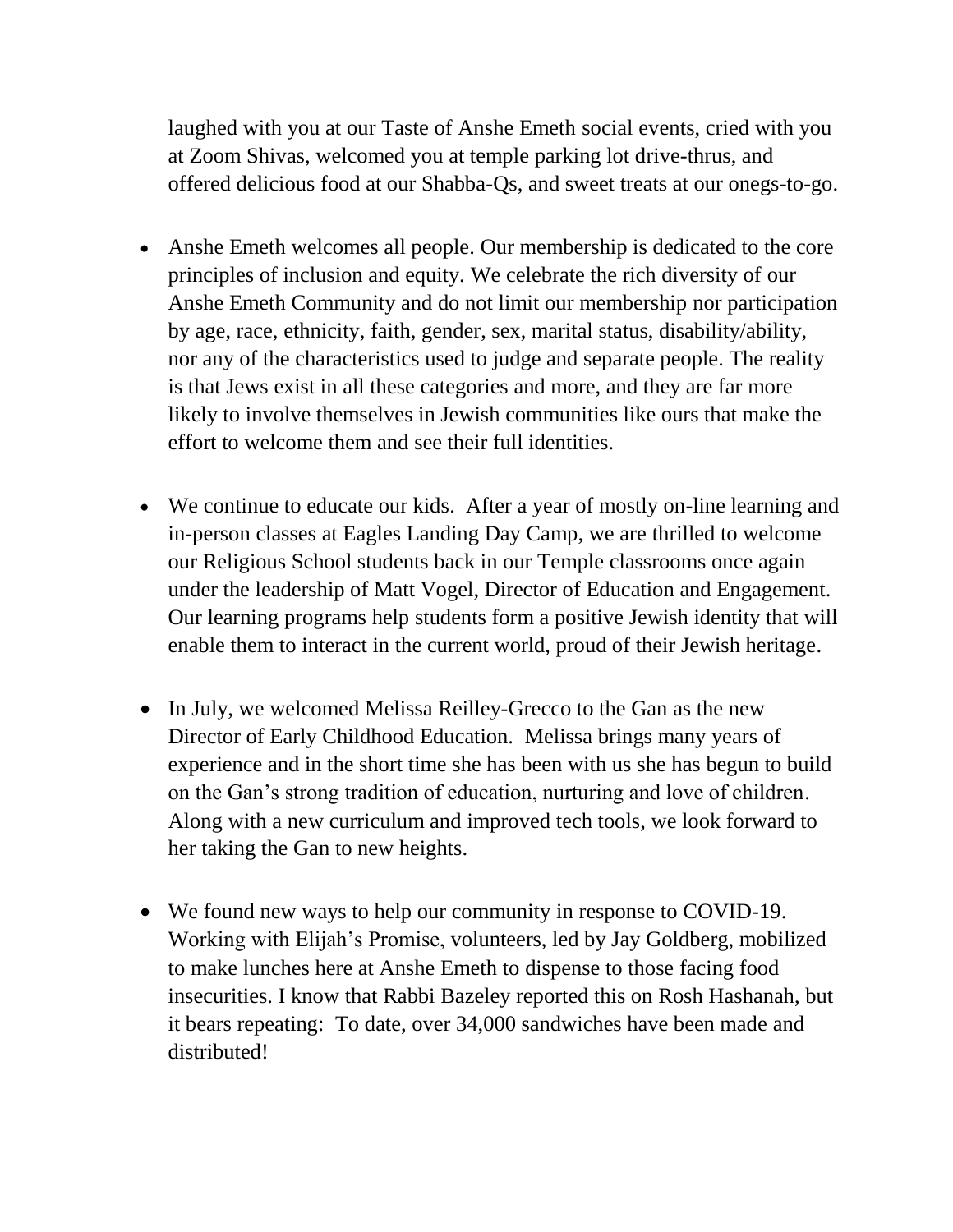- The Anshe Emeth Community Development Corporation has also, for more than 20 years, reached out to the community through its Central Jersey Diaper Bank providing not only diapers, but also a full array of other essential baby items at no cost to young families in Middlesex County. When families could not come in to receive supplies, Temple members, in response to the pandemic constraints, stepped up to form Delivery Squads making sure that the diapers and other baby items were able to reach those who needed them.
- If you haven't already, soon you will receive pledge cards for our Annual Appeal. As you consider your contribution, please reflect on all the Temple provides to each one of our members and consider as generous a pledge as is comfortable for you and your family. Gratefully, many of you have already generously increased your giving which enables us to offer activities for those who cannot afford the cost of membership.
- Your support and dedication help to ensure we can continue to offer everything you value at Anshe Emeth: dynamic worshiping, inspiring music programs, innovative educational programming and above all, a warm and welcoming community.

At the outbreak of COVID-19 our clergy, educators, professional staff, and our Temple community sprang into action. I am humbled to work alongside such a dedicated crew and appreciate their continued commitment to serve our Temple community.

- Rabbi Bazeley you have been a rock. You have had to lead through the challenges of the pandemic while helping congregants feel safe and spiritually connected throughout. I am in awe of the creativity and nimbleness you exhibited in reacting to the everchanging climate while at the same time planning for the future. Your positive attitude during these exceptional times has been nothing short of inspiring.
- Cantor Stanton you came to Anshe Emeth just as the world shut down but that didn't stop you from connecting with our congregants by providing a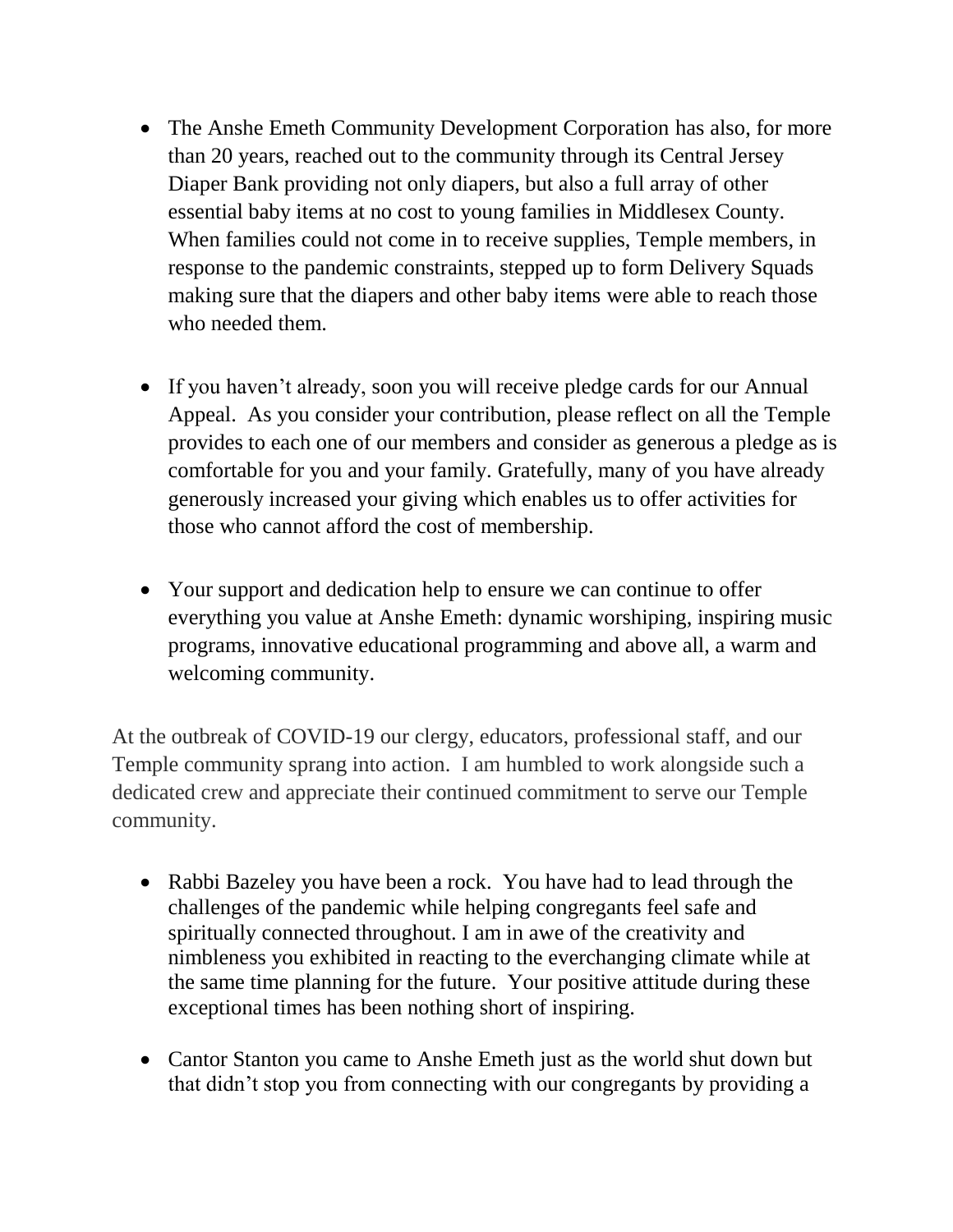pathway to spirituality and uplifting us with your beautiful voice. I am so pleased that many can hear you in-person on these High Holy Days and we look forward to your long overdue formal installation and celebration in November.

- I want to thank our Rabbi Emeritus, Bennet Miller. Rabbi Miller, we go back a long way, and I would not be standing here on this bimah today if it were not for your advice, friendship, and never-ending support.
- Thank you to our Cantor Emerita, Anna Ott who leaves a legacy of music excellence here at Anshe Emeth.
- I want to thank our student rabbis Ezra Leventhal and Sienna Lotenberg for joining our Temple family. We look forward to hearing from, and seeing more, of them throughout the coming year.
- I want to thank our Executive Director, Heather Kibel, for her tireless efforts. Her hard work, commitment, energy, and devotion, continues to help Anshe Emeth flourish.
- I want to thank our Administrative and Custodial Staff. They are our hardworking yet unsung heroes.
- I want to thank our Director of Education and Engagement, Matt Vogel, and our Director of Early Childhood Education, Melissa Reilly-Grecco as well as all of our teachers for preparing our youth to be good people and guardians of our tradition by using the wisdom of the past.
- I want to thank our Collaborative Keyboard Artist, Dave Schlossberg. Dave, we appreciate your musical gifts; your talent fills our hearts and souls with joy.
- I want to express my appreciation to the Temple Officers, Board of Trustees, all committee members, and volunteers and to let you know how important your involvement and dedication is.